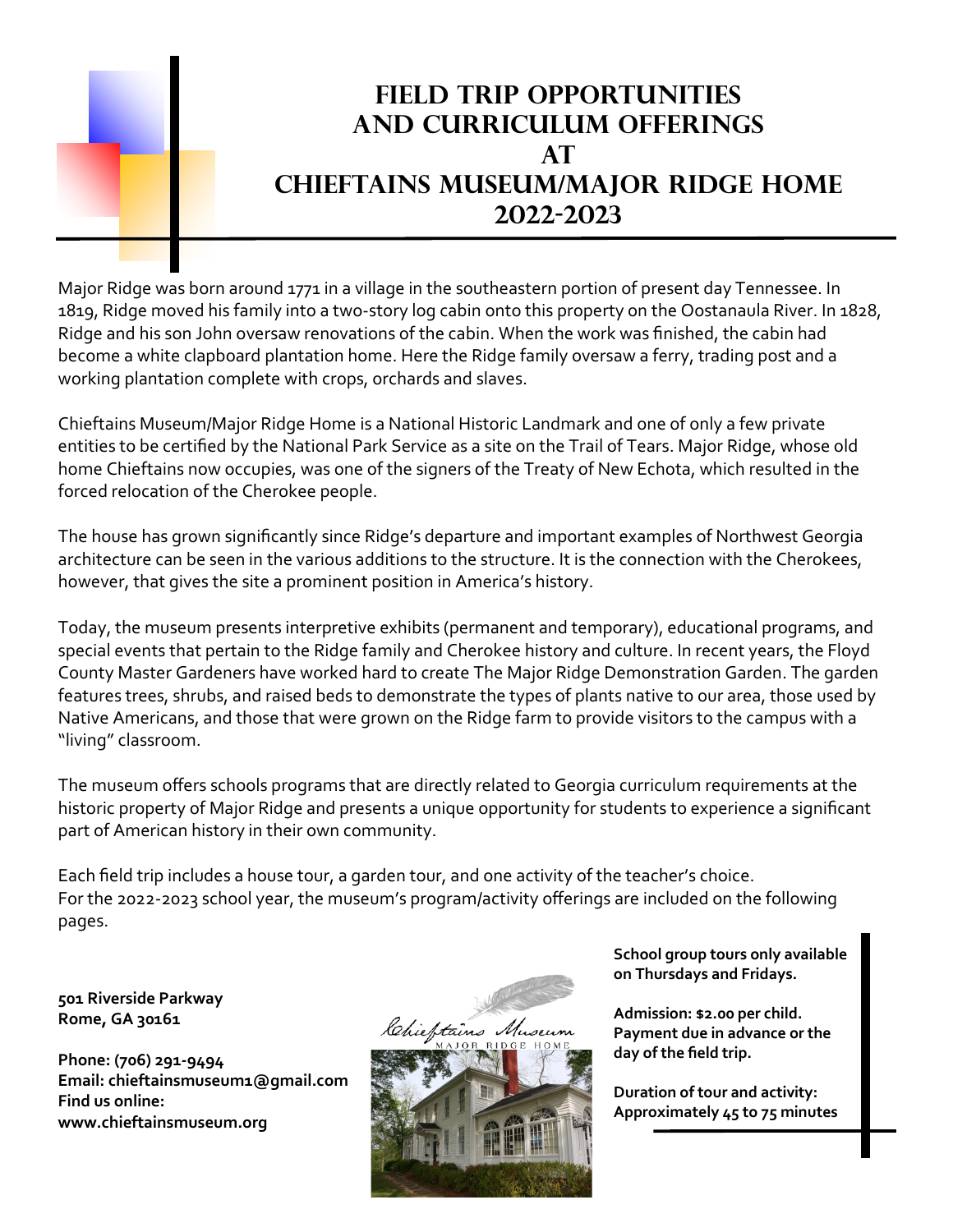

## Kindergarten—1st Grade

- Animal Totem Necklace—Learn the importance and symbolism of animals in the Cherokee world. Students will make a necklace to decorate and take home. Requires students to know their birth month to determine which animal totem they will receive. Relates to the following standards: SSKH3, SSKG1, SS1H1, SS1G1
- · Cherokee Syllabary —Hear about Cherokee Sequoyah who invented a written alphabet, called a syllabary, for his people. Students learn to write a Cherokee word by decorating a refrigerator magnet to take home.
- What is it? Archaeology Activity—Handle, analyze, and discuss artifacts to try to determine their uses in the daily lives of Native Americans. Students will make a gorget, ornaments worn around the neck by a string. Relates to the following standards: SSKH3, SSKG1, SS1H1, SS1G1
- Cherokee Culture—Experience Cherokee culture by playing modified versions of their games including a relay and what is known today as "hot potato." Relates to the following standards: SSKH3, SSKG1, SS1H1, SS1G1

501 Riverside Parkway Rome, GA 30161

Phone: (706) 291-9494 Email: chieftainsmuseum1@gmail.com Find us online: www.chieftainsmuseum.org

School group tours only available on Thursdays and Fridays.

Admission: \$2.00 per child. Payment due in advance or the day of the field trip.

Duration of tour and activity: Approximately 45 to 75 minutes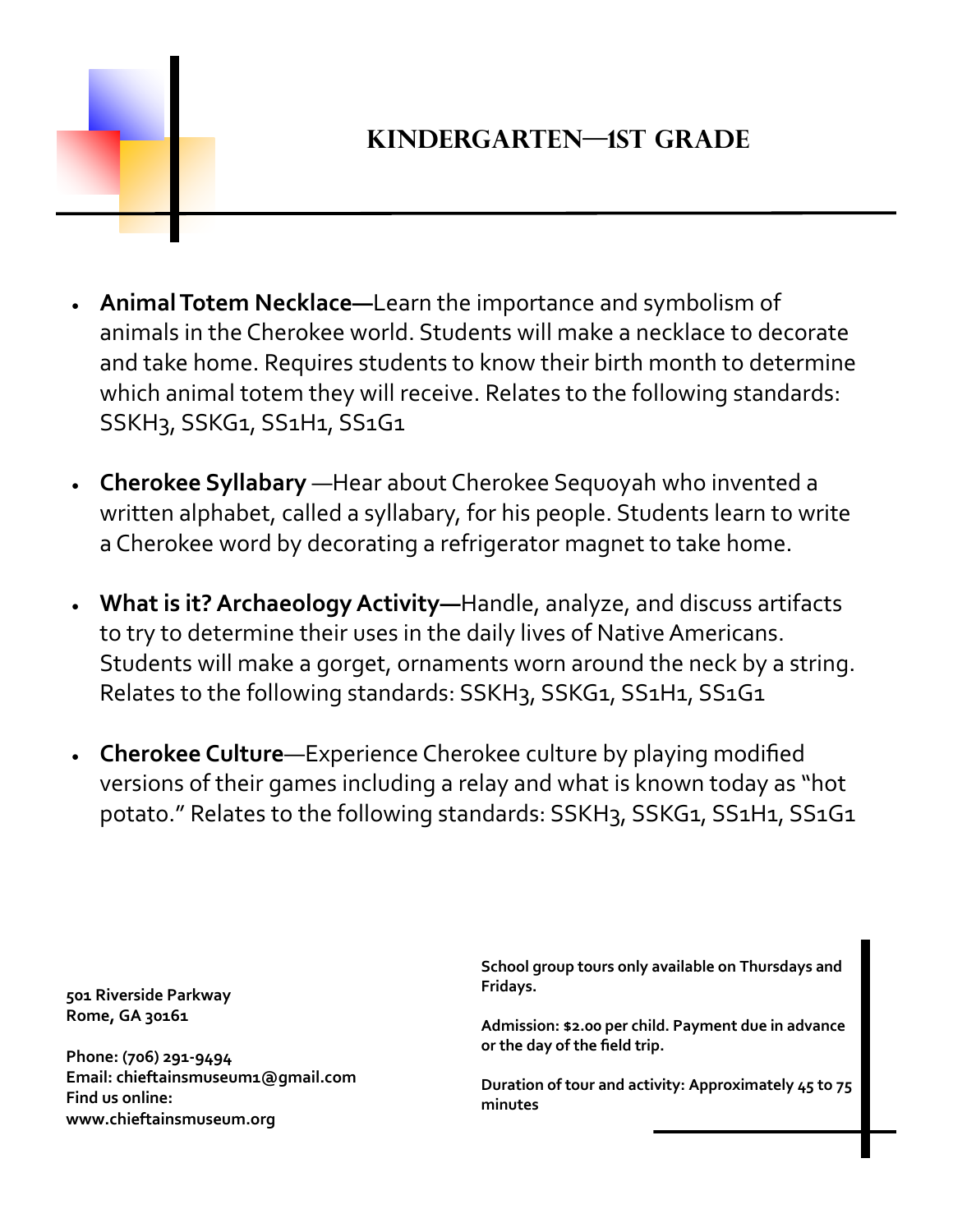## 2nd—5th Grade

- Animal Totem Necklace—Learn the importance and symbolism of animals in the Cherokee world. Students will make a necklace to decorate and take home. Requires students to know their birth month to determine which animal totem they will receive. Relates to the following standards: SS2H1-2, SS3H1, S3L1
- · Cherokee Syllabary —Hear about Cherokee Sequoyah who invented a written alphabet, called a syllabary, for his people. Students learn to write a Cherokee word by decorating a refrigerator magnet to take home. Relates to the following standards: SS2H1-2, SS2CG3, SS3H1
- Cherokee Culture—Experience Cherokee culture by playing modified versions of their games including a relay and what is known today as "hot potato." Relates to the following standards: SS2H1-2, SS2G2, SS3H1
- Major Ridge Scavenger Hunt-Explore the museum to discover information about Major Ridge and Cherokee history by completing a scavenger hunt. Relates to the following standards: SS3H1, SS4H3
- What is it? Archaeology Activity—Handle, analyze, and discuss artifacts to try to determine their uses in the daily lives of Native Americans. Students will make a gorget, ornaments worn around the neck by a string. Relates to the following standards: SS2H1-2, SS2G2, SS3H1, S3E2

501 Riverside Parkway Rome, GA 30161

Phone: (706) 291-9494 Email: chieftainsmuseum1@gmail.com Find us online: www.chieftainsmuseum.org

School group tours only available on Thursdays and Fridays.

Admission: \$2.00 per child. Payment due in advance or the day of the field trip.

Duration of tour and activity: Approximately 45 to 75 minutes